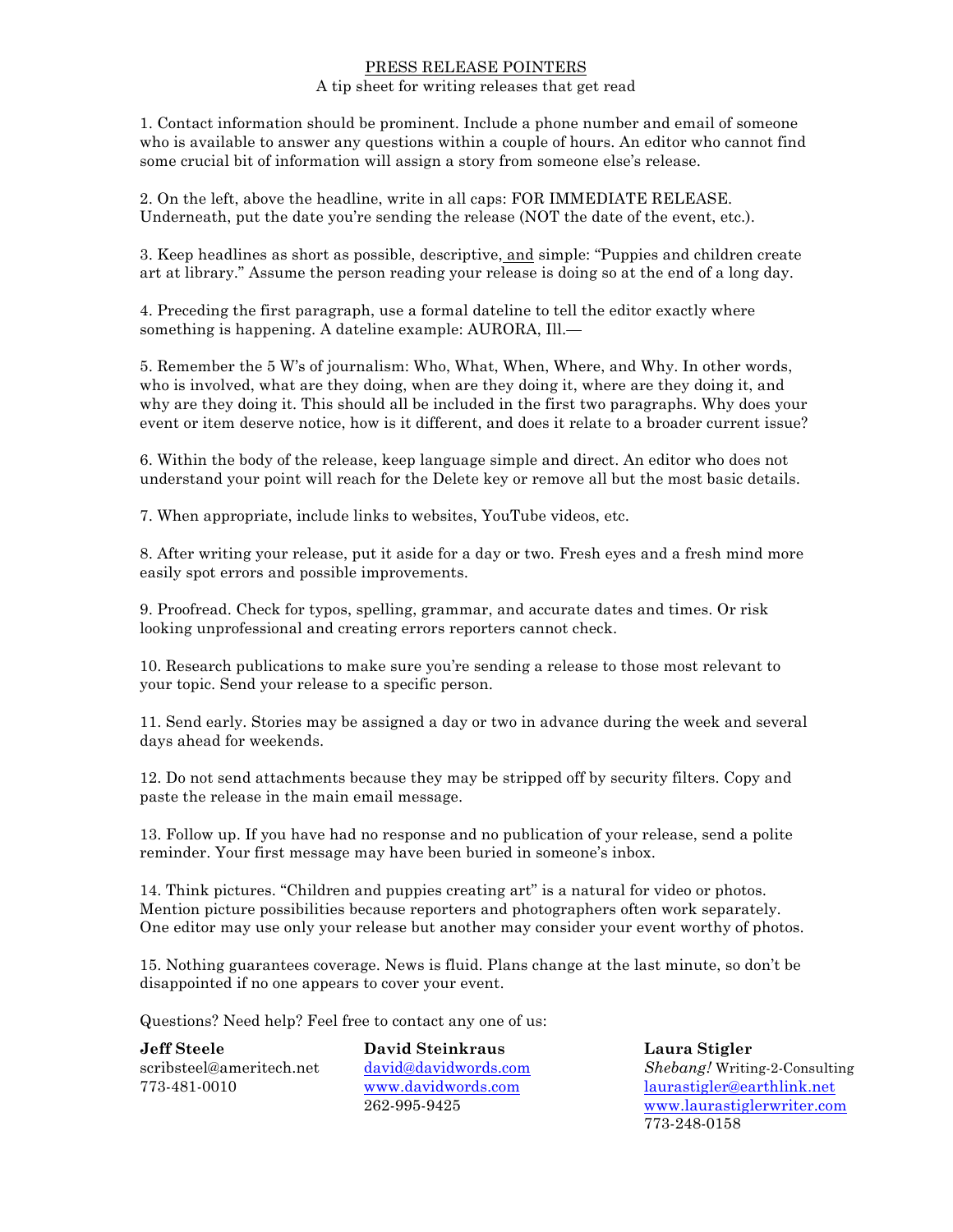**1)**

CLIENT: Rentokil Pest Control

PURPOSE OF RELEASE: To promote the company's business via a story, make them the go-to guys for pest control and to come across as providing a public service

#### **Original head:**

(Client requested to rescue this headline and release. Wanted it to be more consumer-friendly.)

# **MAY IS NATIONAL ASTHMA AND ALLERGY AWARENESS MONTH BREATHE MORE EASILY: INTEGRATED PEST MANAGEMENT (IPM) HELPS REDUCE ASTHMA AND ALLERGY SYMPTOMS**

## **Revised "consumer-ese" headline**

# **SUFFERING FROM ALLERGIES? ASTHMA ATTACKS? CREEPY, CRAWLY CRITTERS COULD BE THE TRIGGERS**

**2)**

CLIENT: Stew & Donny Music

PURPOSE OF RELEASE: Promote specific product, trumpet its unique selling point, tie-in to upcoming holiday

**Ineffective** 

(Who are Stew & Donny? Doesn't say "kids." Lays there.)

### **STEW & DONNY CREATE PERSONALIZED HALLOWEEN SONG**

### **Much better**

(More fun, personalized, mentions kids, sounds special, exciting, appeals to parents.)

# **A HALLOWEEN SONG THAT HAS YOUR KID'S NAME ON IT: WHAT A TREAT!**